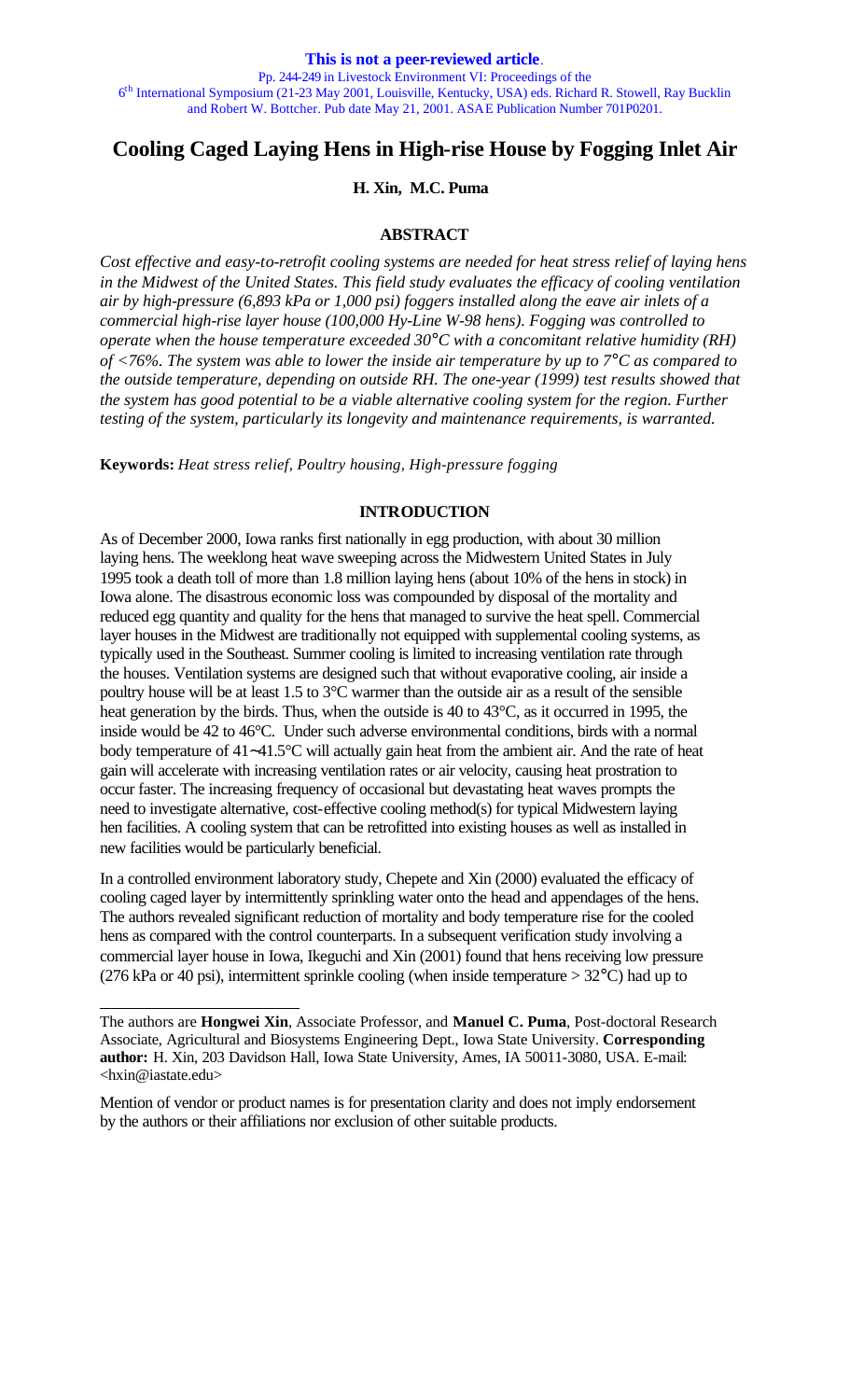5.6% increase in hen-day egg production. The same study showed no adverse effects of the sprinkling on feed and eggshell integrity. The low-pressure sprinkling system cost about \$5,000 for a house of 90,000 to 100,000 hens. These findings were consistent with the thermoregulatory characteristics of the birds, as documented in the literature. For example, Van Kampen (1971) reported that the total surface area of the comb and the wattles accounts for about 10% of the total body surface, and consequently the head and appendages play an important role in heat dissipation. During heat stress the unfeathered extremities such as comb and wattles of fowl are normally vasodilated (Richards, 1971; Van Kampen 1971; Nolan et al. 1978). Naked-neck chickens were reported to have increased heat tolerance than their normally feathered counterparts (Cahaner et al., 1993; Eberhart and Washburn, 1993; Yalcin et al. 1997).

While the relatively low-cost, partial surface sprinkling method proves reasonably effective in alleviating heat stress in hen houses with certain (i.e. A-frame) type cage layout, it would be difficult to get the water droplets onto the birds in houses with battery-type cage layout. For the latter case, evaporative cooling of the ventilation air would be a more viable approach. Cooling of entire ventilation air is typically done via an evaporative pad system. In comparison, information is meager regarding the applicability of cooling the ventilation air by high-pressure fogging, particularly under the Midwest summer weather conditions. Such a system can be easily retrofitted to existing houses at a cost of about \$0.20 per bird.

The objective of this field study was to evaluate the efficacy of cooling ventilation air by highpressure (6,893 kPa or 1,000 psi) foggers installed along the eave inlets of a commercial highrise layer house.

# **METHODOLOGY**

The experimental, high-rise layer house was located in northwest Iowa. The term "high-rise" means that the hens are housed in the upper level whereas manure is stored in the lower level (fig. 1). The house measured  $146.3 \times 15.8$ m (480  $\times$  52 ft), had a north-south orientation, and held 100,000 Hy-Line W98 hens at the start of the test on June 26, 1999. It had two continuous ceiling inlets, each being 4 m away from its respective sidewall. Thirty 1.2-m (36 inch) exhaust fans were located in the sidewalls (16 fans in one sidewall and 14 in the other) to provide the maximum summer ventilation rate, averaging about  $10.2 \text{ m}^3/\text{hr}$  (6 CFM) per hen. Two rows of air deflectors were installed above the second and fourth cage rows in the longitudinal direction of the house.

The fog cooling system consisted of 242 stainless steel (SS) nozzles (rated at 7.5 *l*/hr per nozzle) and SS supply pipe at each of the eave air inlets (fig. 1 & 2), a booster pump, and a controller (Val Environmental Systems, Bird-In-Hand, PA). Selection of the number of nozzles was based on a projected temperature reduction of 8.3°C (15°F) under the maximum ventilation rate, 95% evaporation efficiency of the fogged water, and a safety factor of 1.2 to account for plugged nozzles (which proved to be the case during the initial operation). Fogging was controlled to start when the house temperature exceeded 30°C (86°F) with a concomitant RH of less than 76%. To protect the fogging from strong wind



**Figure 1. A schematic of cross-sectional view of the experimental high-rise layer house with fogger lines installed along the inlet airways.**



**Figure 2. A photographic view of the high-pressure fogger lines installed along the inlet airways of the experimental layer house.**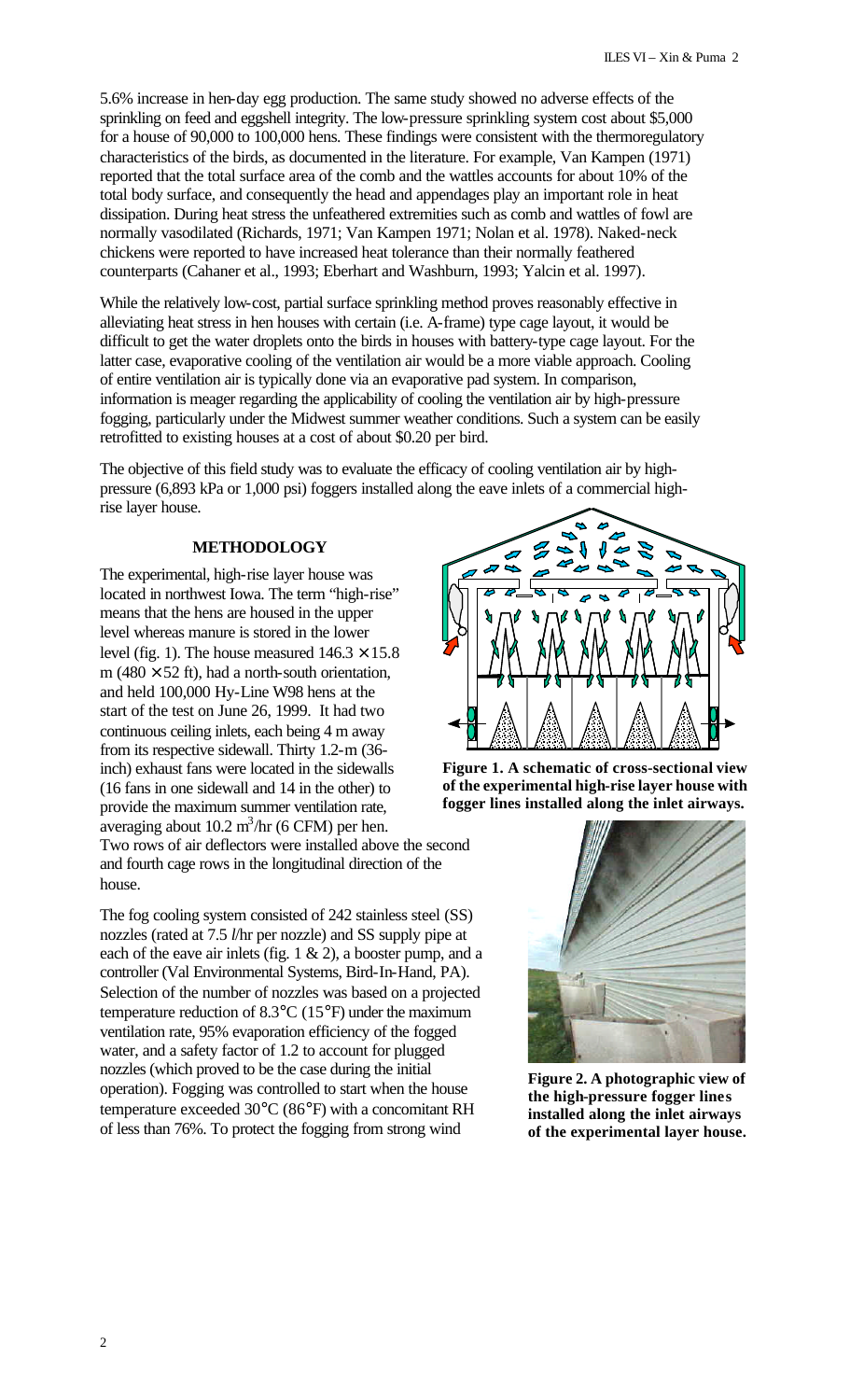effects, the original eave inlet chambers were extended. The extended distance between the fogger line and the attic was to ensure complete evaporation of the fog before entering the attic/insulation area. The following environmental and production variables were monitored and recorded: outside and inside air temperature and relative humidity (RH) using electronic data loggers (Hobo Pro Series, Onset Computer Corporation, Pocasset, MA), daily egg production, and daily bird mortality. The monitoring period was from June 26 to September 4, 1999.

# **RESULTS AND DISCUSSION**

The daily mean and maximum temperature and RH values inside and outside the layer house during the period of July 1 and September 4, 1999 are shown in Figure 3. As shown, the maximum inside temperature rarely exceeded the controlled target of 30°C (86°F) when the outside temperature was above  $30^{\circ}$ C (86 $^{\circ}$ F). This result indicates that the fogging system functioned reasonably well in maintaining the set-point temperature. The magnitude of house temperature reduction by the cooling system is illustrated in Figure 4. Note that the differences between the outside  $T_{max}$  and inside  $T_{max}$  were theoretically not the temperature reductions by the cooling system. This is because the inside temperature was also affected by the bird sensible heat which elevated the temperature and evaporation of certain moisture from the feces which lowered the temperature. However, for practical purposes the error caused by assuming the two effects of increment and decrement offsetting

each other would be quite marginal.

Table 1 summarizes the weekly mortality and hen-day egg production of the layer barn. Weekly hen-day egg production is also plotted for comparison with the industry standard values in Figure 5. Mortality spiked on July 29, 1999, the hottest day of the summer with the daily high of 39.4°C (103°F) outside and 33.9°C (93°F) inside. The RH was rather high as well, ranging from 42 to 89% with a mean of 64% outside and 78 to 94% with a mean of 85% inside. Because inside RH exceeded the preset cutoff point of 76%, the system remained off most of the hot part of the day. It remains to be further investigated if the mortality could have been alleviated had the RH cutoff value been set higher than 76%, which would have

| Table 1. Weekly mortality and hen-day egg |  |
|-------------------------------------------|--|
| production during summer 1999.            |  |

| д,<br>Week          | o<br>No. | Death | %Death | %Egg  |
|---------------------|----------|-------|--------|-------|
| $1-Jul$             | 98,135   | 61    | 0.062% | 84.7% |
| 8-Jul               | 98,050   | 106   | 0.108% | 86.2% |
| $15$ -Jul           | 97,972   | 45    | 0.046% | 88.3% |
| $22$ -Jul           | 97,823   | 66    | 0.067% | 84.2% |
| $29 - \mathrm{Jul}$ | 97,431   | 763   | 0.783% | 84.5% |
| $5 - Aug$           | 97,112   | 84    | 0.086% | 82.4% |
| $12$ -Aug           | 97,011   | 94    | 0.097% | 81.9% |
| $19-Aug$            | 96,925   | 90    | 0.093% | 82.0% |
| $26$ -Aug           | 96,835   | 95    | 0.098% | 84.3% |

allowed the fogging system to run longer. The result demonstrated the expected limitation of the fogging system in relieving bird heat stress under hot and *humid* conditions.

There were no side-by-side comparative data to quantify the efficacy of the fogging system. Nevertheless, the cooperative producer was pleased with the performance of the system based on his previous years of experience with heat losses. Without the cooling system, daily mortality of 3,000 to 5,000 hens would have occurred for the hot conditions as encountered during the summer. As can be seen in Figure 5, the hen-day egg production for the experimental house followed quite closely the industry performance standard that is based on thermoneutral conditions.

Maintaining the foggers to be free of clogging by impurities in the water proved to be the biggest challenge in the system operation. More chemical treatment and filtration of the well water will be implemented to eliminate or reduce this problem. More data collection is warranted.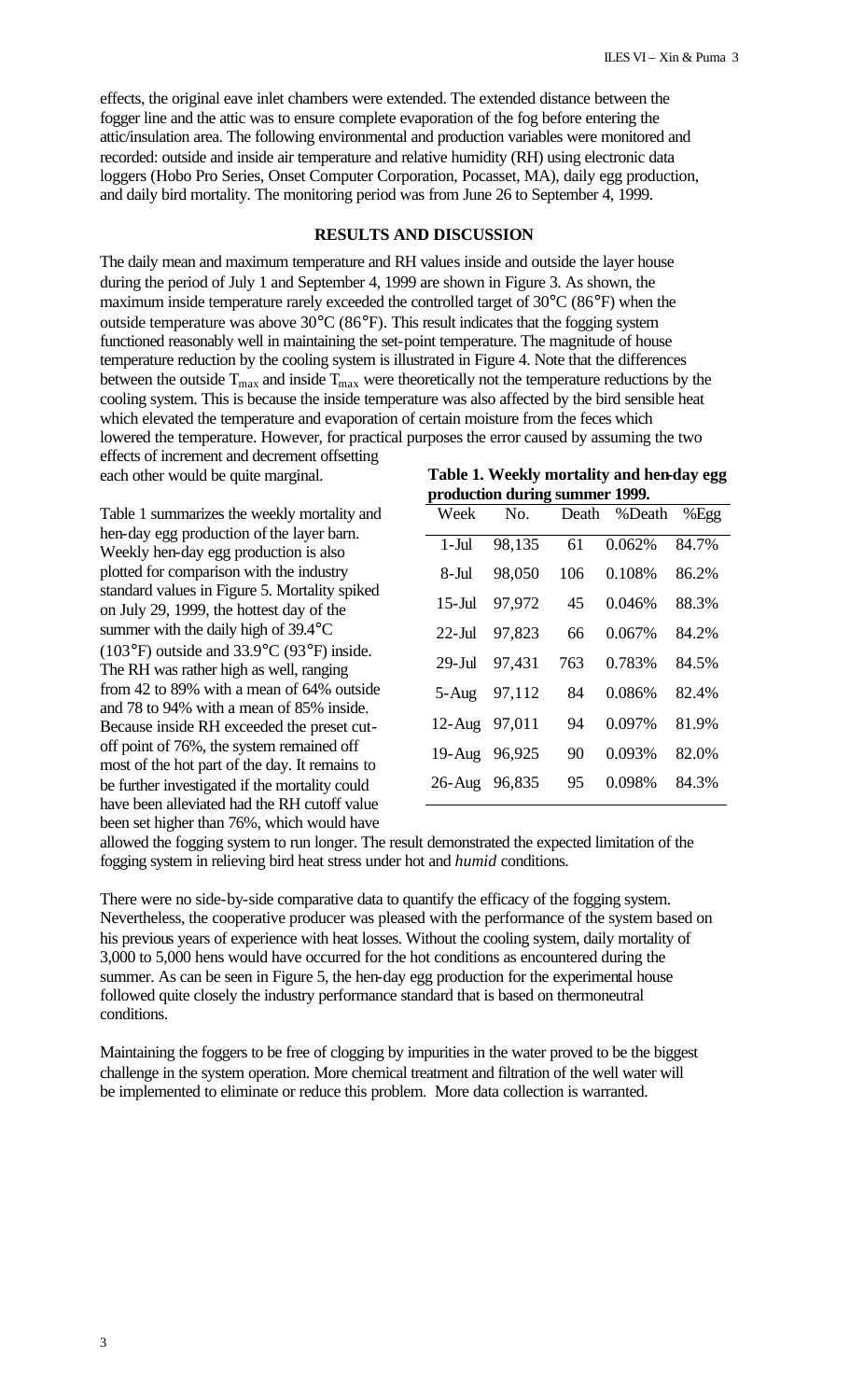#### **CONCLUSION**

High-pressure fogging of inlet air shows good promise as an alternative, retrofitting system for cooling laying hens in high-rise houses under the Midwestern US summer climatic conditions. Limitation exists with the system's ability to reduce air temperatures under humid conditions. Better control or treatment of the water quality to prevent nozzle clogging is needed. More testing and evaluation of the system performance, including maintenance requirements, is warranted.

#### **ACKNOWLEDGEMENTS**

The authors wish to thank Val Environmental Systems for providing the high-pressure fogging system to the study, Mr. Mark Olson of Bode, IA for his cooperation in meticulously collecting the egg production and mortality data.

#### **REFERENCES**

- 1. Chepete, H.J. and H. Xin. 2000. Alleviating heat stress of laying hens by intermittent partial surface cooling. *Transactions of the ASAE* 43(4): 965-971.
- 2. Ikeguchi, A. and H. Xin. 2001. Field evaluation of a sprinkling system for cooling commercial laying hens in the Midwestern U.S. region. *Applied Engineering in Agriculture* (In press).
- 3. Cahaner, A., D. Nader, and M. Gutman. 1993. Effects of plumage reducing naked neck (*Na*) gene on the performance of fast growing broilers at normal and high ambient temperatures. *Poultry Sci*. 72:767-775.
- 4. Eberhart, D. E. and K. W. Washburn. 1993a. Variation in body temperature response of naked neck and normally feathered chickens to heat stress. *Poultry Sci*. 72:1385-1390.
- 5. Ikeguchi, A. and H. Xin. 1999. A low-pressure sprinkling system for heat stress relief of caged laying hens. ASAE Paper No. 99-4220. St. Joseph, MI: ASAE.
- 6. Richards, S. A. 1971. The significance of changes in the temperature of the skin and body core of the chicken in the regulation of heat loss. *J. Physiol*. London. 216:1.
- 7. Van Kampen, M. 1971. Some aspects of thermoregulation in the White Leghorn fowl. *Int. J. Biometeorol*. 15:244.
- 8. Yalcin S., A. Testik, S. Ozkan, P. Settar, F. Celen, and A. Cahaner. 1997. Performance of naked neck and normal broilers in hot, warm, and temperate climates. *Poultry Sci*. 76:930- 937.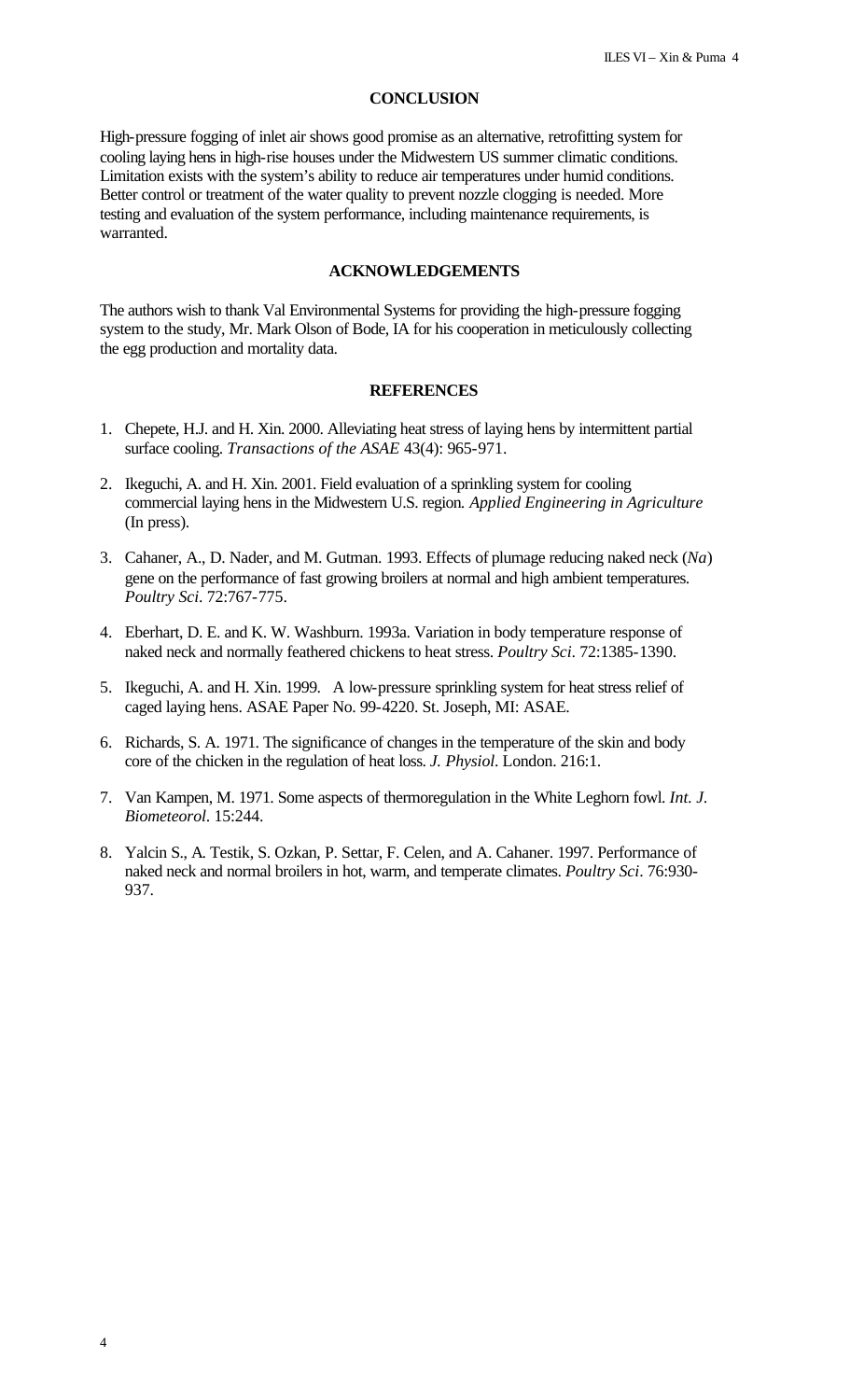

**Figure 3. Daily temperature and RH conditions inside and outside the experimental layer house equipped with high-pressure foggers along the eave inlets.**



**Figure 4. Reduction of inside air temperature (** $T_{i\_max}$ **) with regard to the outside temperature (** $T_{o\_max}$ **) on days when the high-pressure fogging system was in operation.**